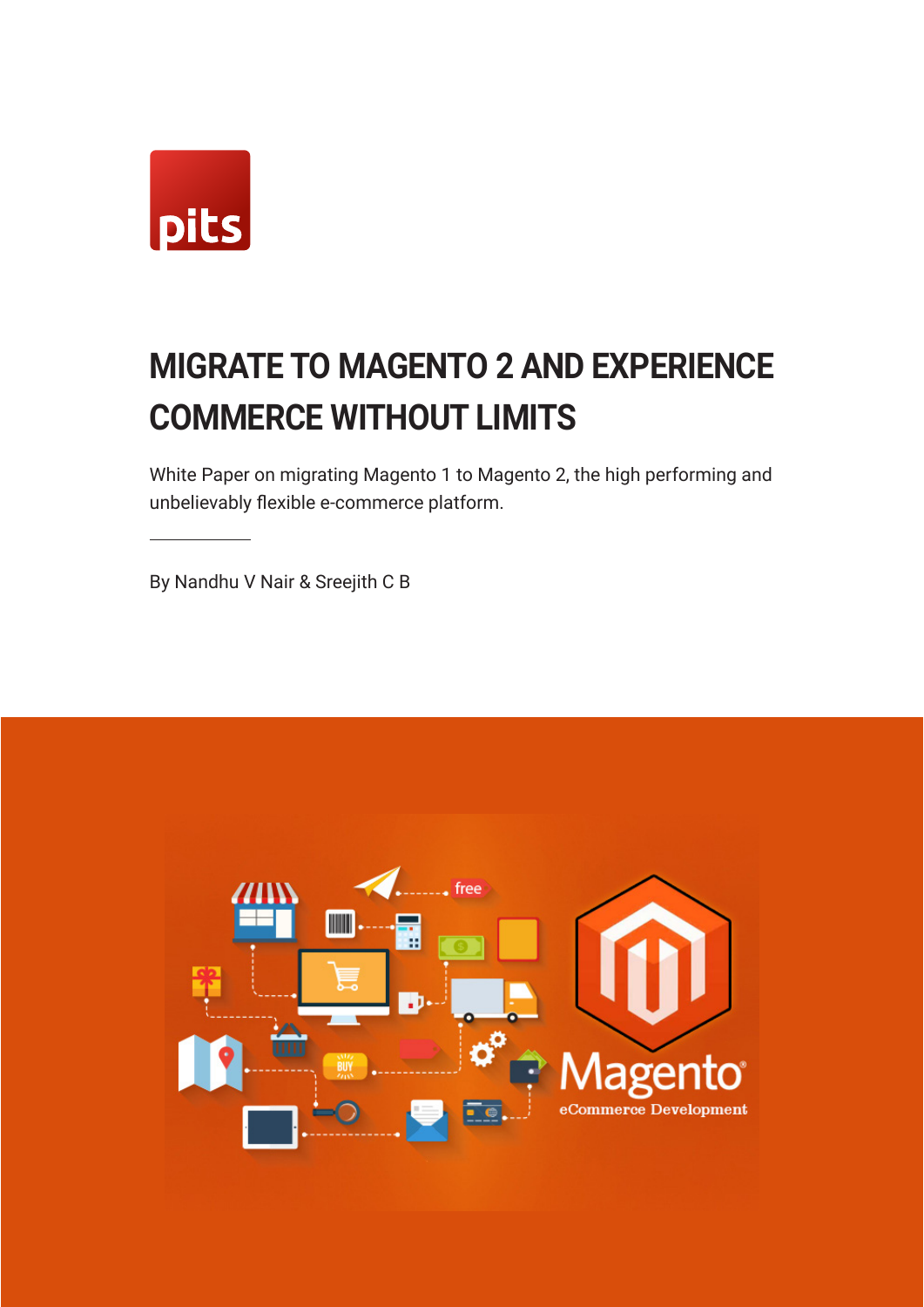

### **Magento Commerce**

Magento Commerce pushes the boundaries of possibilities to create a digital transformation of your business, which offers a bold and unique shopping experience. It provides cost-saving innovation by combining rich and out-of-the-box functionalities. The innovative interactions and flexible headless architecture help you walk ahead of the increasingly complex global market structures and rising customer expectations.



### **M1 to M2 Migration - What you ought to know?**

The first beta version of the Magento platform came into existence on 31st August 2007. The original version, Magento 1, was first released in 2008 and emerged as one of the most popular tools used by eCommerce merchants to build and run their websites.

ECommerce exploded exponentially. The original Magento version could not meet the expectations of modern eCommerce stores. Hence a new and upgraded version was developed, Magento 2. The key enhanced features of the Magento 2 version are enhanced content management, scalability, higher performance, analytics, and reporting.

Adobe, the parent company, withdrew all support provided to the Magento 1 platform as of June 2020. Online stores currently deployed on Magento 1 are exposed to vulnerabilities as they will not receive updates to security patches by the parent firm.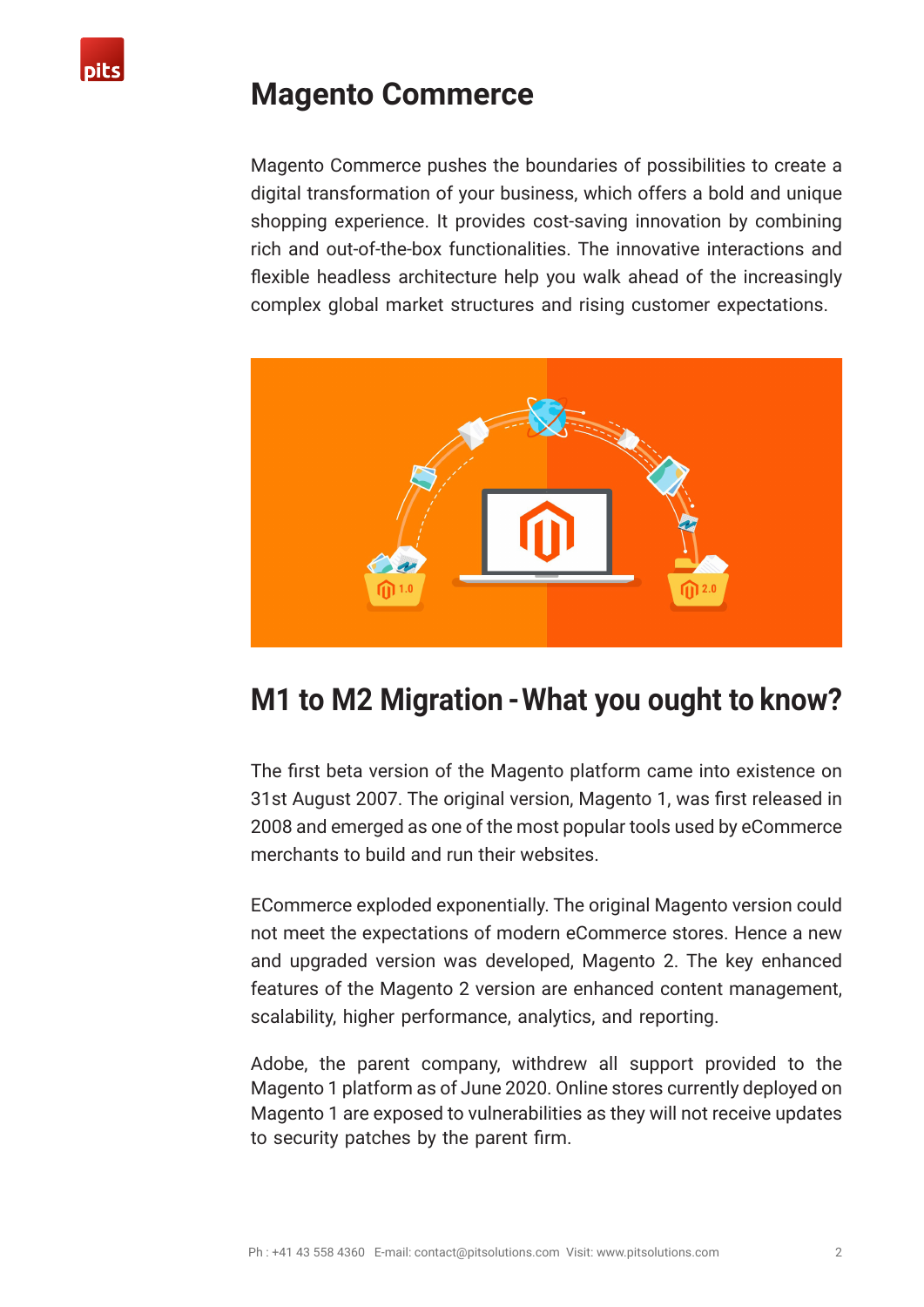





- **• Faster performance:** Magento 2 stores are approximately 20% faster in performance than Magento 1 stores.
- **• Full-page caching:** Fully integrated with Varnish and Redis as caching services out of the box, eliminates the use of a third-party plug-in.
- **• Improved admin dashboard:** Magento 2 dashboard is organized, clean, and user friendly, along with advanced reporting displays.
- **• Optimized checkout options:** Magento 2 offers an intuitive checkout process, unlike the lengthy accordion-style checkout.
- **• Enhanced site security:** Magento 2 provides robust security and stability, including hashing algorithms, 2-factor authorization, dynamic backup plans, unique admin URLs, and many more.
- **• Responsive and mobile-friendly interface:** Mobile shopping will gain more traction in the upcoming years, so Magento 2 has provided several tools for merchants to create responsive sites or PWAs to create a better customer experience.
- **• Multiple Master Databases/Database Charting:** Use separate master databases to support checkout, order management, and product data. By separating the databases, you can scale your Magento application database tiers independently of one another and ensure that admin panel activities will never impact the experience of the shopper.
- **• Elasticsearch:** This feature allows you to scale search capacity and handle large catalogs. Setting up Elasticsearch is fast and easy.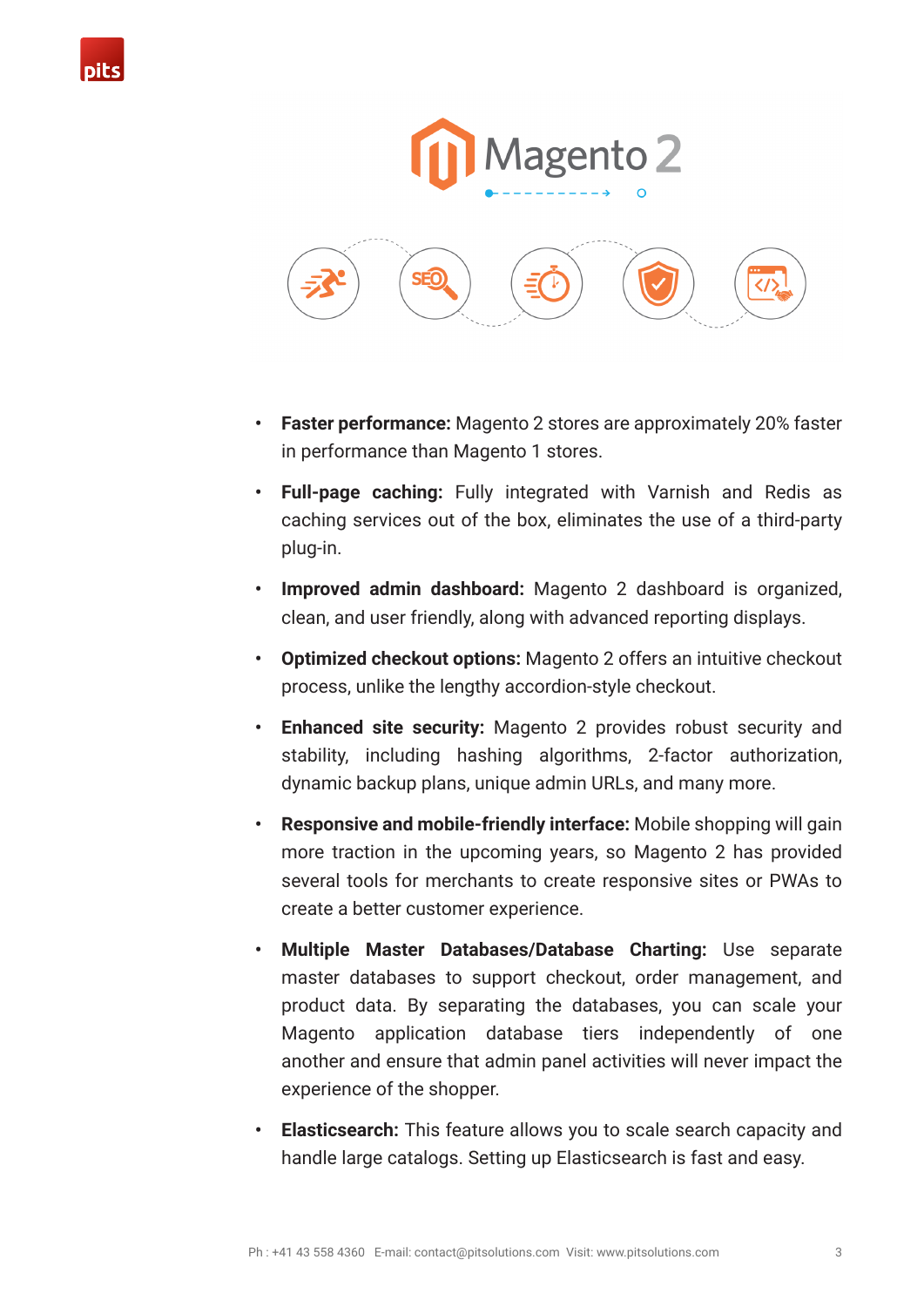

- **• Easier maintenance and upgrades:** An overhauled, modern and modular architecture empowers the functionality provided by M2, providing unsurpassed scope and flexibility.
- **• Enterprise-grade Scalability and Performance:** Magento 2 Features over 50% faster page load speeds across catalog and checkout pages, performance lies at its heart, enhancing customer experience & improving conversions.
- **• Business intelligence:** Magento business intelligence is a cloud-based data management and visualization platform that provides integrated, easy-to-use dashboards and reporting tools for Magento merchants to expertly harness their data.
- **• Email marketing automation:** Magento has in-built dotmailer email marketing automation. It allows merchants to create campaigns easily in a few minutes. You can create automated campaigns through SMS, Push, email, and other channels and manage transactional emails for your Magento stores.

### **Magento Commerce for B2B**

As the B2B eCommerce market grows, our B2B merchants need a set of features that meet their unique business requirements. With the release of Magento 2.x, Magento is launching a full B2B offering to set their platform even further apart. **B2B features are available only in Magento Commerce 2.2 or later.**

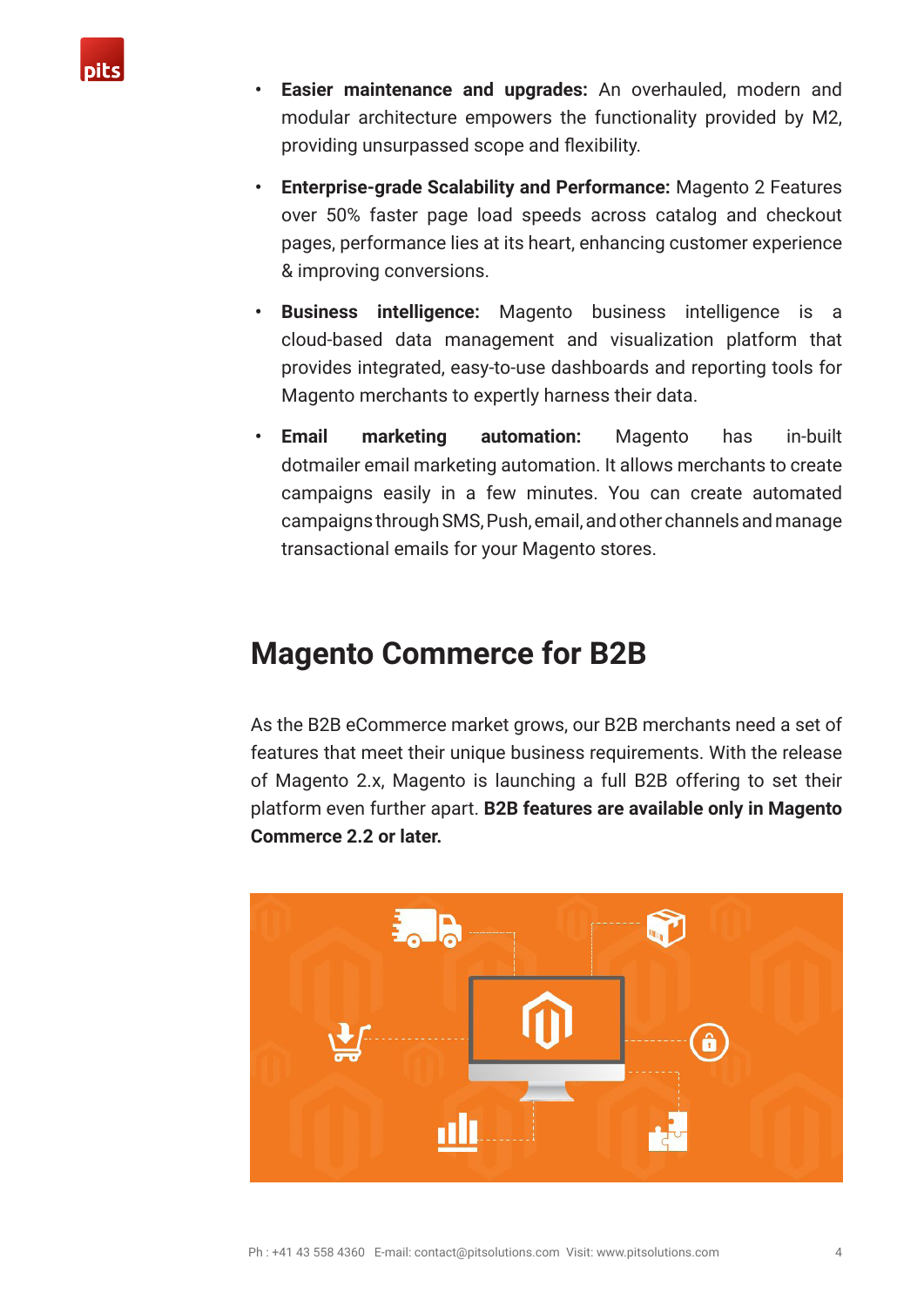

B2B merchants often require capabilities such as flexible bulk and per-unit pricing, the ability to issue quotes with negotiated pricing, and the ability to place orders from a requisition list. A typical order might be charged to the company account and fulfilled from multiple warehouses.



#### **Company Account Management**

This new feature allows merchants to have several buyers in the same company or organization. Each buyer can have their permissions as to what they can view and buy. A drag and drop tool allows you to move each user into a hierarchy.

### **Quick Order**



'Quick Order' reduces the order process to several clicks for those who know the product name or SKU of the products they want to order. Orders with multiple SKUs can be entered manually, or imported into the Quick Order form. Quick Order option is available for customers or guests who have registered. When enabled, the Quick Order link appears at the top of the page, next to the customer name.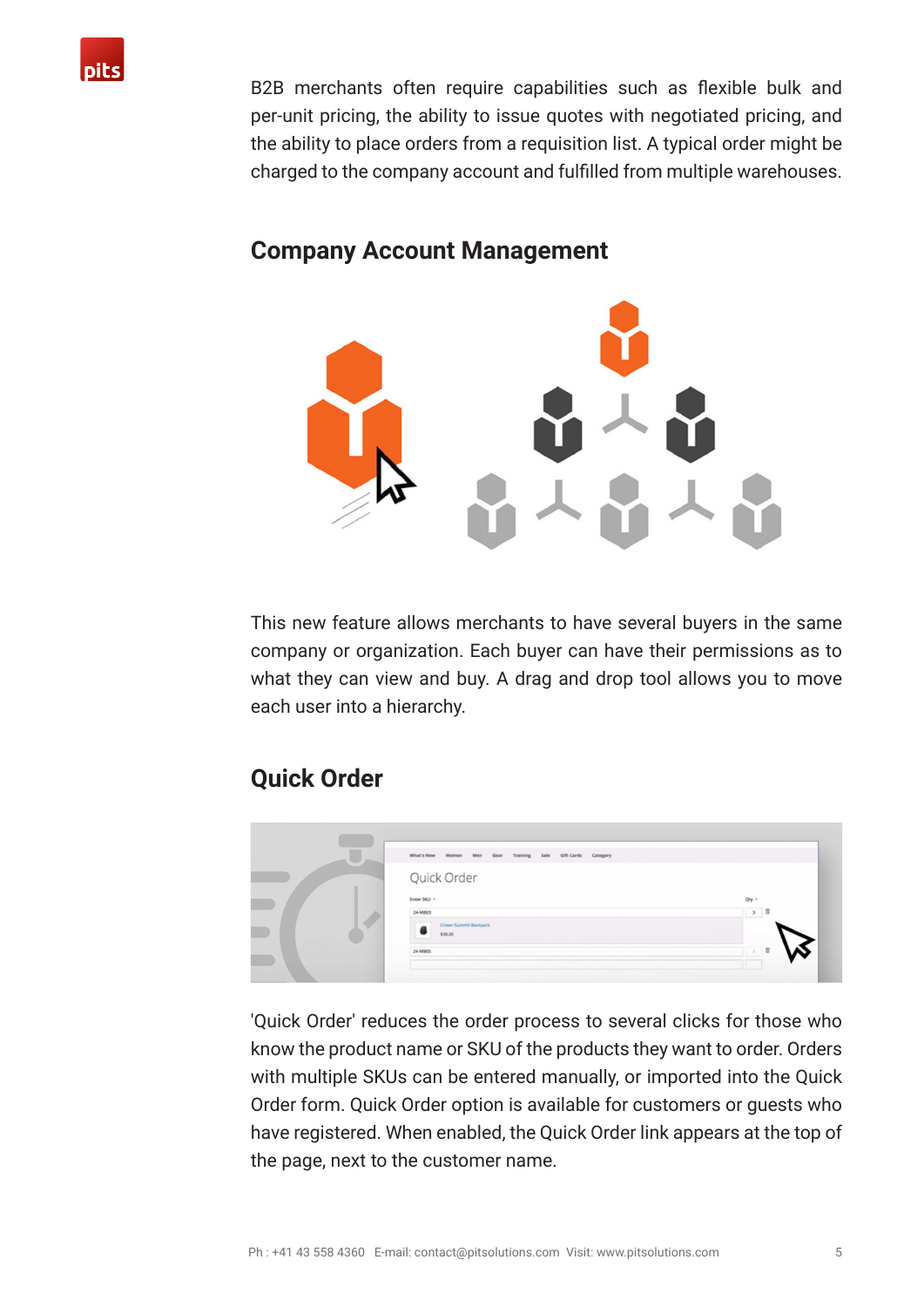### **Shared Catalog**

Magento Commerce for B2B gives you the ability to maintain gated shared catalogs with custom pricing for different companies. In addition to the standard master product catalog, it provides customers access to two different kinds of catalogs with varied pricing structures. For default (general) public shared catalog, products to display catalog on the storefront should be assigned.

### **My Requisition List**



A requisition list saves time when purchasing frequently-ordered products because items are added to the shopping cart directly from the list. Customers can maintain multiple lists that focus on products from different vendors, buyers, teams, campaigns, or anything else that streamlines their workflow. It is available for both logged-in users and guests.

### **Payment-on-Account**

Payment-on-Account is an offline payment method that allows companies to make purchases up to the credit limit specified on their profile. This option can be enabled globally or per company and appears during checkout. When the Payment-on-Account option is selected, a message appears at the top of the order, indicating the status.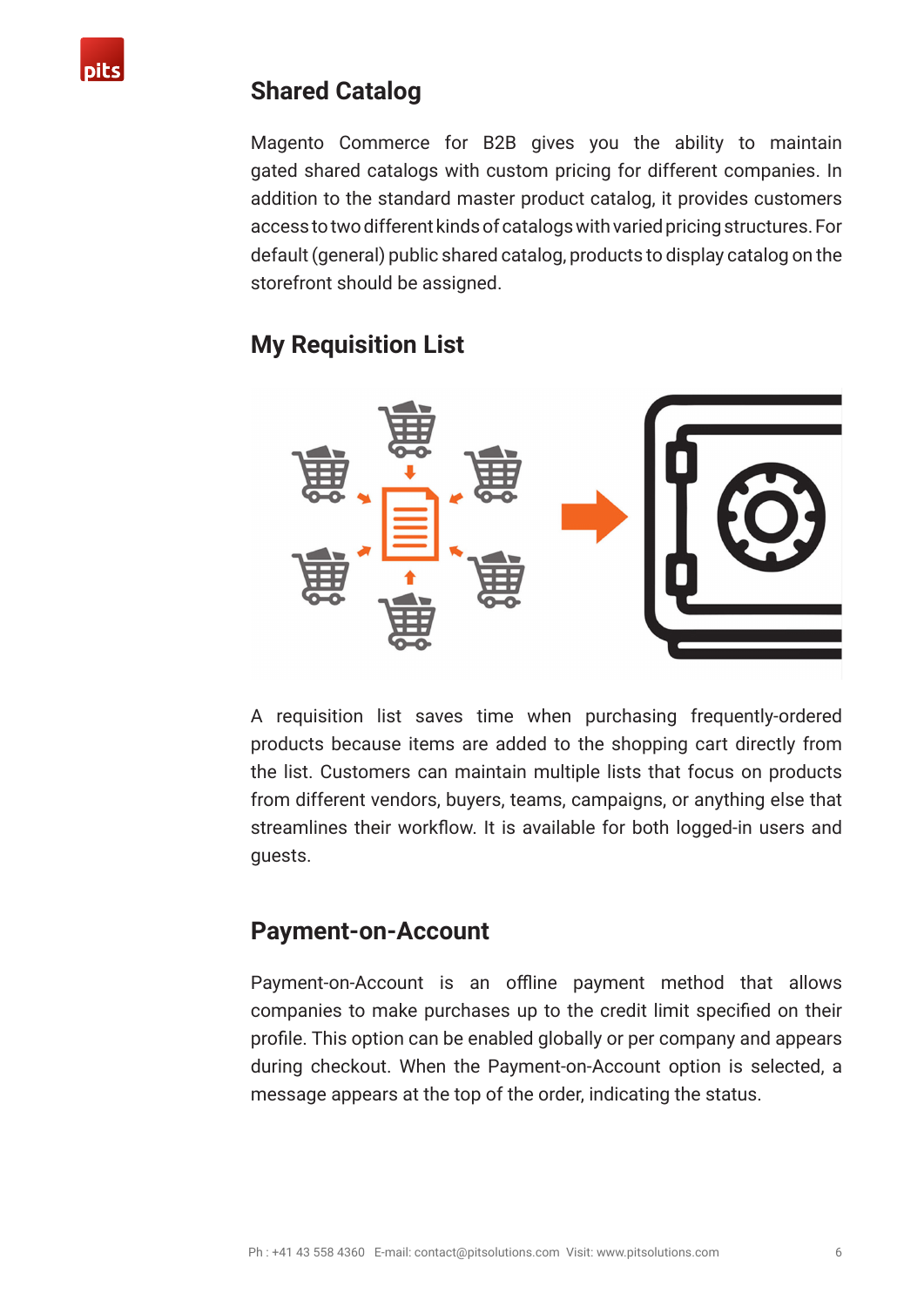

### **Request a Quote**

| $\mathbf{a}$<br>$\mathbf{s}$             | Name<br>Status                         |                                     |               | Upcoming trip bags<br>Open |                         | Company<br>Company Admin Email<br>Sales Rep                                                   |           | Prechlon Tech<br>roni rastifiesanglazon.<br>Martha Sanchez |                                   |       |                |                            |         |
|------------------------------------------|----------------------------------------|-------------------------------------|---------------|----------------------------|-------------------------|-----------------------------------------------------------------------------------------------|-----------|------------------------------------------------------------|-----------------------------------|-------|----------------|----------------------------|---------|
| WH                                       | Created                                |                                     |               |                            | Feb 2, 2017, 8:27:08 AM |                                                                                               |           |                                                            |                                   |       |                |                            |         |
| $\bullet$<br>Created By<br><b>KOLC'S</b> |                                        | Veronica Costello                   |               |                            |                         |                                                                                               |           |                                                            |                                   |       |                |                            |         |
| ٠<br>ATOMIC                              | Expiration Date                        |                                     |               | Mar 4, 2017 (2)            |                         |                                                                                               |           |                                                            |                                   |       |                |                            |         |
| $\mathcal{F}_{\text{max}}$               | Items Quoted                           |                                     |               |                            |                         |                                                                                               | SUBMITTED |                                                            |                                   |       |                |                            |         |
| 區                                        | Name & SKU                             | Catalog<br>Case<br>200 <sub>2</sub> |               | Account Dashboard          |                         | Quote                                                                                         |           |                                                            |                                   |       |                |                            |         |
| n.                                       | <b>Puston Backpack</b><br>Sitz 24 MB12 | 100<br>\$3.03                       |               | My Quotes<br>My Orders     |                         | Upcoming trip bags<br>Created: February 2, 2017 (Veronica Costello)<br>Expires: March 4, 2017 |           |                                                            |                                   |       |                | Sales Rep.: Martha Sanchez |         |
| <b>MPDETS</b>                            | <b>Bud Field Memorger</b>              | 93.00<br>100                        |               | My Downloadable Products   |                         |                                                                                               |           |                                                            |                                   |       |                |                            |         |
| Quote Totals                             |                                        |                                     |               |                            |                         | Close quote Delinte                                                                           |           |                                                            |                                   |       |                |                            | Print   |
|                                          |                                        |                                     |               |                            |                         | Items Quoted                                                                                  | Comments  | History Log                                                |                                   |       |                |                            |         |
| TOGH COST                                |                                        |                                     |               | \$0.00                     |                         |                                                                                               |           |                                                            |                                   |       |                |                            |         |
| Catalog Total Price (Excl. Tax) .        |                                        |                                     |               | \$593.00                   |                         | <b>Product Name</b>                                                                           |           | ۰<br>90J                                                   | Price                             | Stock | Qty            | Subtotal                   |         |
| Negotiated Price                         |                                        | * Percentage Discount               |               | $14$ %                     | thods                   | <b>Fusion Backpack</b>                                                                        |           | 24 MB02                                                    | \$59.00                           | 100   | $\tau$         | 5413.00 音                  |         |
|                                          |                                        | C Arrount Discount                  | $\mathbbm{S}$ | 71.16                      |                         |                                                                                               |           |                                                            |                                   |       |                |                            |         |
|                                          |                                        | O Propilled Price                   |               | \$ 521.84                  |                         | Rival Field Messenger                                                                         |           | 24 MB06                                                    | \$45.00                           | 100   | $\overline{4}$ | \$180.00 章                 |         |
| Quote Subtotal (Excl. Tax)               |                                        |                                     | \$593,00      |                            |                         |                                                                                               |           |                                                            |                                   |       |                | Update                     |         |
| Shipping & Handling                      |                                        |                                     |               | \$0.00                     |                         |                                                                                               |           |                                                            |                                   |       |                |                            |         |
| Estimated Tax                            |                                        |                                     |               | \$48.92<br>\$641.92<br>les |                         |                                                                                               |           |                                                            | Catalog Total Price (Excl. Tax) v |       |                | \$593.00                   |         |
| Quote Grand Total (Incl. Tax)            |                                        |                                     |               |                            |                         |                                                                                               |           |                                                            | Quote Subtotal (Excl. Tax)        |       |                | \$593.00                   |         |
|                                          |                                        |                                     |               |                            |                         |                                                                                               |           |                                                            | <b>Estimated Tax</b>              |       |                |                            | \$48.92 |

A quote request option is available in the shopping cart of the site. Customers can add desired products to the cart and then 'Request a Quote' for the items rather than checking out. On each quote request, the customer has the option to add order comments and upload files. The details of the quote, any supporting documents, and product cost data will be visible to the merchant in the admin panel. The tool does include a negotiation feature for both products and shopping costs. Merchants can set expiration dates for quotes and offer substitution products when needed.

### **Purchase Orders**

When the Purchase Order feature is enabled, all the orders are by default created as Purchase Orders (PO). Company users with the required permissions will have the right to edit and delete POs or delegate it to subordinate users.

|     |                                    |                      | <b>Convert Quotation to PO</b> |                 |                         |                        |                      |                      |  |
|-----|------------------------------------|----------------------|--------------------------------|-----------------|-------------------------|------------------------|----------------------|----------------------|--|
|     |                                    |                      | Status: Processing ©           |                 |                         | <b>T</b> Filters       | ⊙                    | Default View         |  |
|     | Active filters:<br>4 records found | Supplier: supplier © |                                |                 | 20                      | per pag                |                      |                      |  |
|     | <b>PO Number</b>                   | Purchase             | <b>Expect</b>                  | <b>Supplier</b> | <b>Requested</b><br>Qty | <b>Received</b><br>Qty | <b>Billed</b><br>Qty | <b>Total</b><br>Paid |  |
| New | Pending                            | Processing           | Completed                      | lier            | 20.0000                 | 20,0000                | 0.0000               | \$0.00               |  |
|     | PO00000012                         | 05/25/2020           |                                | supplier        | 20,0000                 | 10,0000                | 20,0000              | \$619.50             |  |
|     | <b>BRAARAAAA</b>                   | <b>BARBARAS</b>      |                                | and in          | -------                 | SE BAAR                | <b>BA 8888</b>       | <b>AN APRILAR</b>    |  |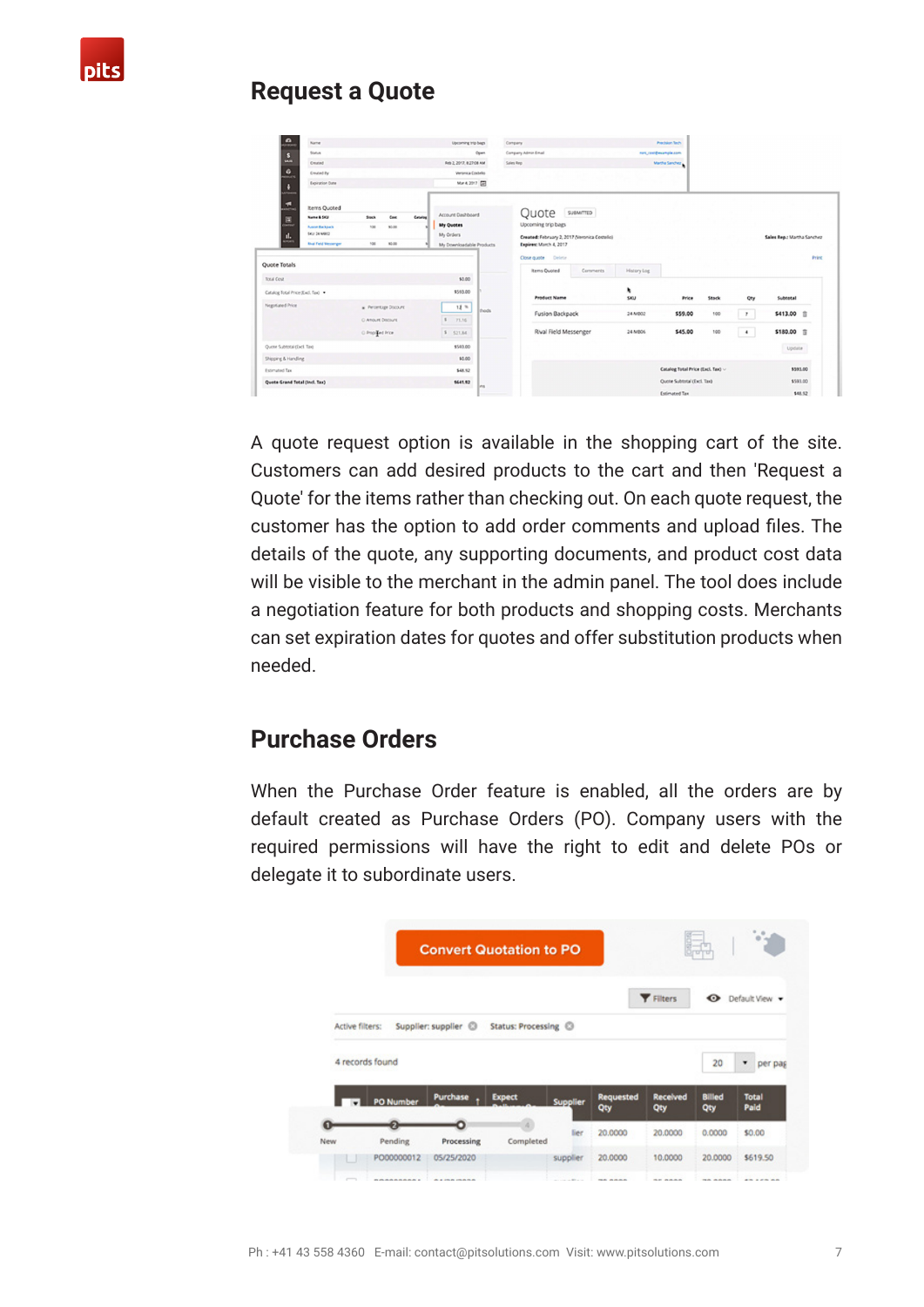

### **Migrating To Magento 2 - Things That You Need To Know**



The four major factors to cover during the migration are:

- *• Data Migration*
- *• Extension & Custom Code Migration*
- *• Theme*
- *• Customization*

### **Data Migration**

The Data Migration Tool for Magento 2 helps developers to migrate stored data and settings using CLI commands. However, the web developers may choose to perform the migration using their tools. Move the Magento 1 settings and data to Magento 2, so your eCommerce website will be engaging and seamlessly functional.

### **Extension & Custom Code Migration**

The M1 extensions will not work on M2. It requires the theme in place for extensions to provide new features and improve the functionalities of your Magento store.

### **Theme**

A direct theme migration cannot happen while switching from M1 to M2. The developer can create unique M2 layouts or modify the existing theme to meet the M2 standards.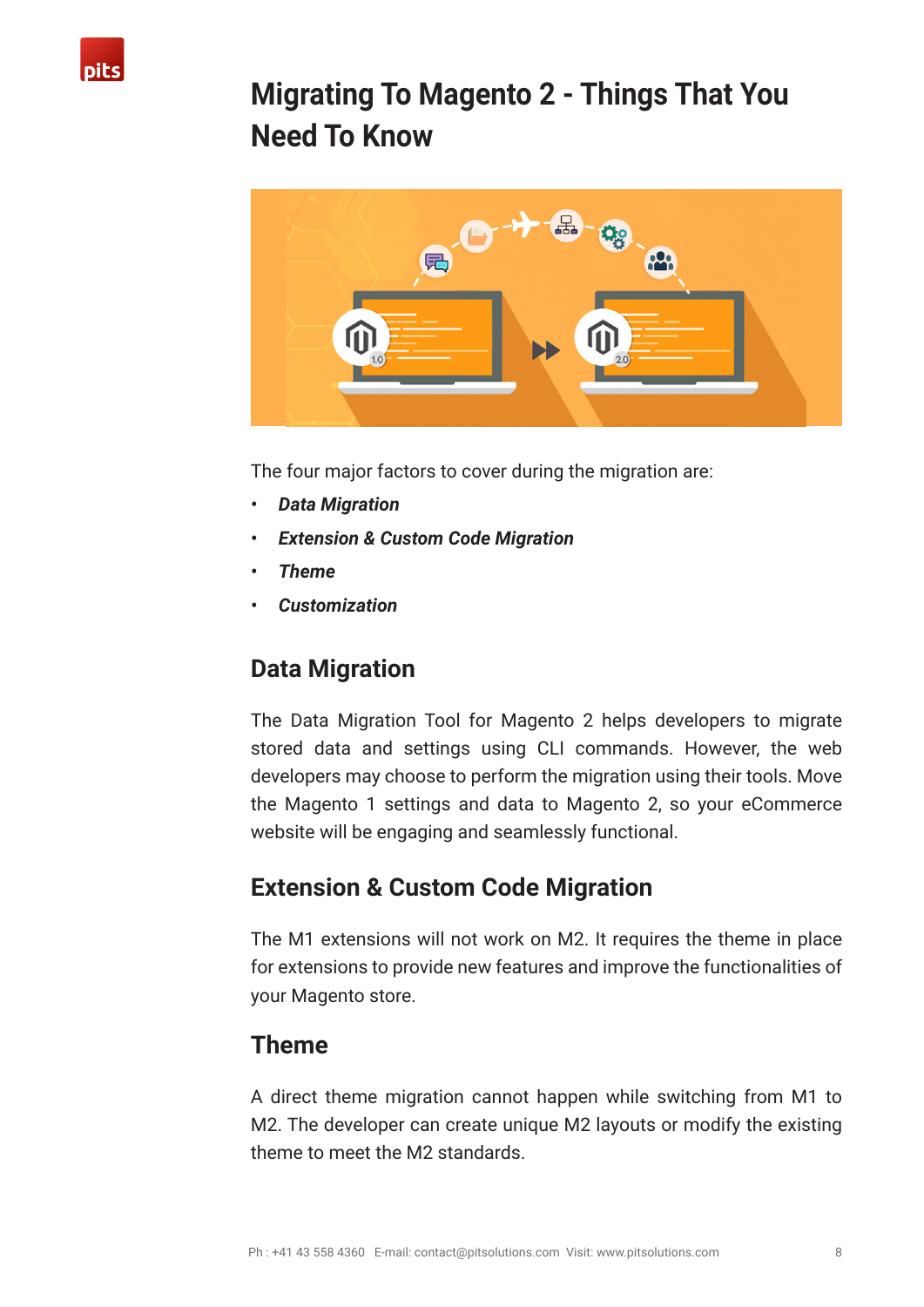

### **Customization**

The features customized using Magento 1 cannot be migrated to Magento 2. Most extensions will not work as it involves re-building of the Magento 2 framework.

## **Magento 2 Migration Partner - How to choose the right one?**



The migration process is complex, and it is better to get the help of a well-experienced partner who knows the platform like the back of their hand.

### **PIT Solutions Magento Migration Services**

PIT Solutions has hands-on experience in handling Magento 1 to Magento 2 migration. We have accomplished several migration projects over the past few years.

Our services ensure:

- Effortless migration to a Magento 2 platform
- Matching your eCommerce to the current trends in the digital market and providing a fast and secure shopping cart
- Maintaining your website search-engine-optimization
- Delivering a higher level of user engagement